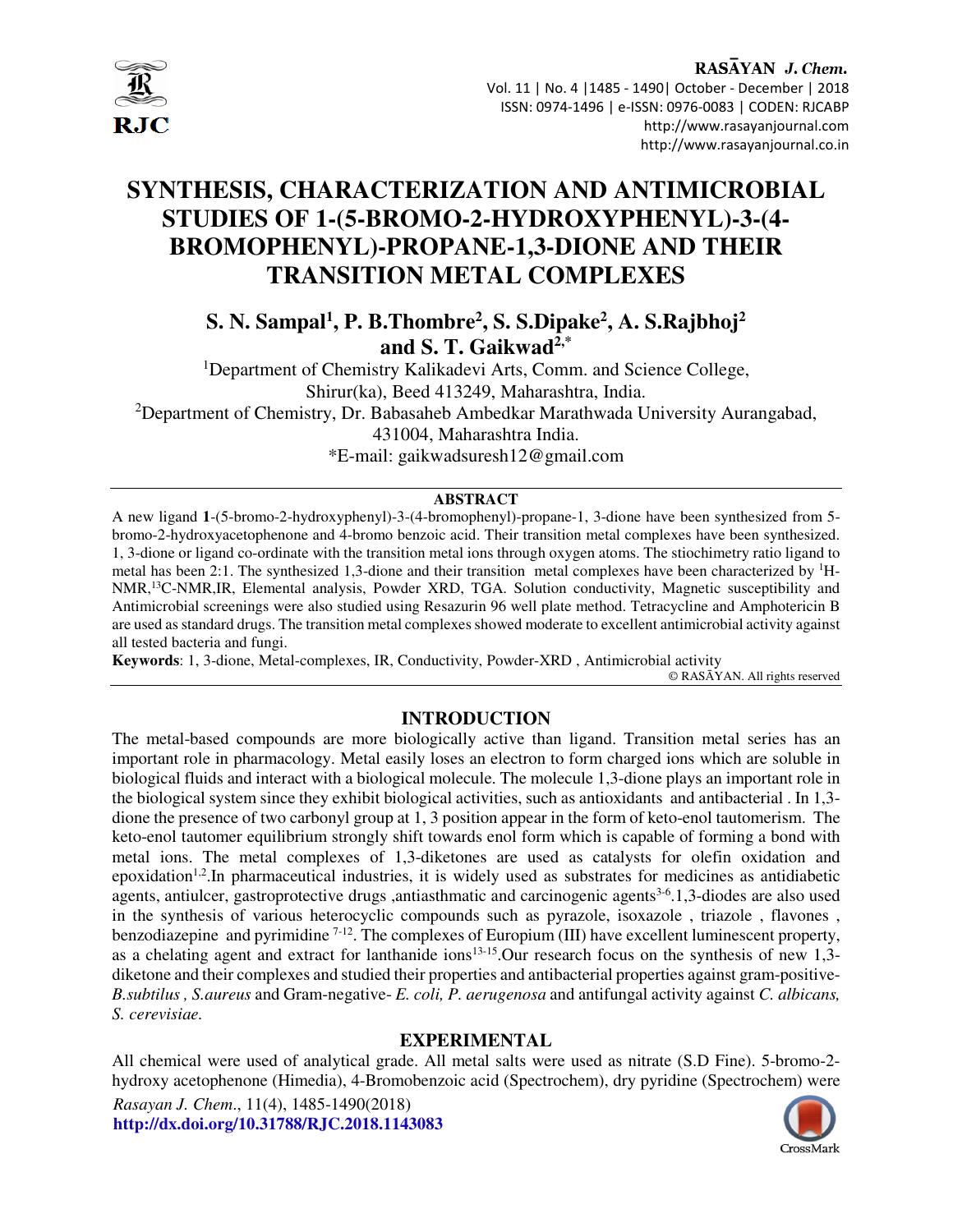#### RASAYAN J. Chem.

Vol. 11 | No. 4 |1485 - 1490| October - December | 2018

purchased and used without further purification. Distilled ethanol was used for recrystallization and synthesis of metal-complexes. Infrared spectra were recorded on Perkin Elmer spectrometer. The C, H and N analyses were carried out using a Euro-E 3000. The <sup>1</sup>H and <sup>13</sup>C NMR spectra were recorded in CDCl<sub>3</sub> using TMS as internal standard on a Jeol-400 MHz spectrometer. Magnetic susceptibility measurements were carried out at room temperature using Guoy balance. The TGA analysis was carried out by Ramp method using SDT Q600 V20.9 Build 20 instrument.

#### **Synthesis of 2-acetyl-4-bromophenyl thiophene-2-carboxylate**

To the mixture of 5-Bromo-2-hydroxy acetophenone (2.150 g, 0.01 mol) and 4-bromo benzoic acid (2.010 g, 0.01 mol), a dry pyridine (20 ml) and POCl<sub>3</sub> (1 ml) were added dropwise with constant stirring at 0<sup>o</sup>C. The reaction mixture was then continuously stirred for 5-6 hrs. After completion of the reaction (monitored by TLC), it was poured into HCl (1M) containing crushed ice. The solid obtained was filtered and washed with ice-cold methanol and then with distilled water. It was recrystallized from ethanol. Yield: 71%.

## **Synthesis of1-(5-bromo-2-hydroxyphenyl)-3-(4-bromophenyl)-propane-1,3-dione**

Compound 3 (3.980 g, 0.01 mol) was dissolved in dry pyridine (15 ml). To this powdered KOH (1.12 g, 0.02 mol) was added and the reaction mixture was continuously stirred for 3-4 hrs. After completion of the reaction (monitored by TLC), it was poured on ice cold water and acidified with HCl (1M). The pale yellow solid obtained was filtered off and recrystallized from absolute ethanol. Yield: 69%;mp: 148°C; LC-MS: 393 (M-2) elemental analysis: calculated C= 45.26, H= 2.53. Found C= 44.89 H=2.86; <sup>1</sup>HNMR: 15.42  $\delta$ (s, 1H, enolic-OH), 11.98 δ (s, 1H, Phenolic –OH), 7.6δ (s, 1H, =C-H ethylene); 6.81-7.83 δ (m, 7H, Ar-H); IR  $v_{\text{max}}/\text{cm}^{-1}$  1678 (v (C=O) ketonic), 1587(v (C=C), 1236 (v (C-O) enolic), 3078(v (-OH).

## **Bis-[1-(5-bromo-2-hydroxyphenyl)-3-(4-bromophenyl)-propane-1,3-dioneFe(III) complex**

A Mixture of Compound 4 (5 mmol) and 2.5 mmol of appropriate ferric nitrate was added in anhydrous 30 ml ethanol and the resulting mixture was refluxed at  $60-65\degree$ C for 1- 2 hour whereupon the complex precipitation occurs after the addition of alcoholic ammonia.

The precipitated colored solid complex washed with ethanol and crystallized by using dichloromethane. Yield-68%. M.P > 300<sup>o</sup>C. Elemental analysis: calculated C=40.67, H=2.50 found C=41.03, H=2.85. Similarly, the complexes of  $Co(II)$ ,  $Ni(II)$ ,  $Cu(II)$  and  $Zn(II)$  were prepared.



Scheme-1: Synthesis Route of 1,3-Dione and its Metal Complexes

# **RESULTS AND DISCUSSION**

The ligand1-(5-bromo-2-hydroxyphenyl)-3-(4-bromophenyl)-propane-1,3-dione were synthesized from 5 bromo-2-hydroxyacetophenone and 4-Bromo benzoic acid using Baker–Venkataraman rearrangement. Their metal complexes synthesized by refluxing the metal nitrate with ligand in ethanolic solution for 1-2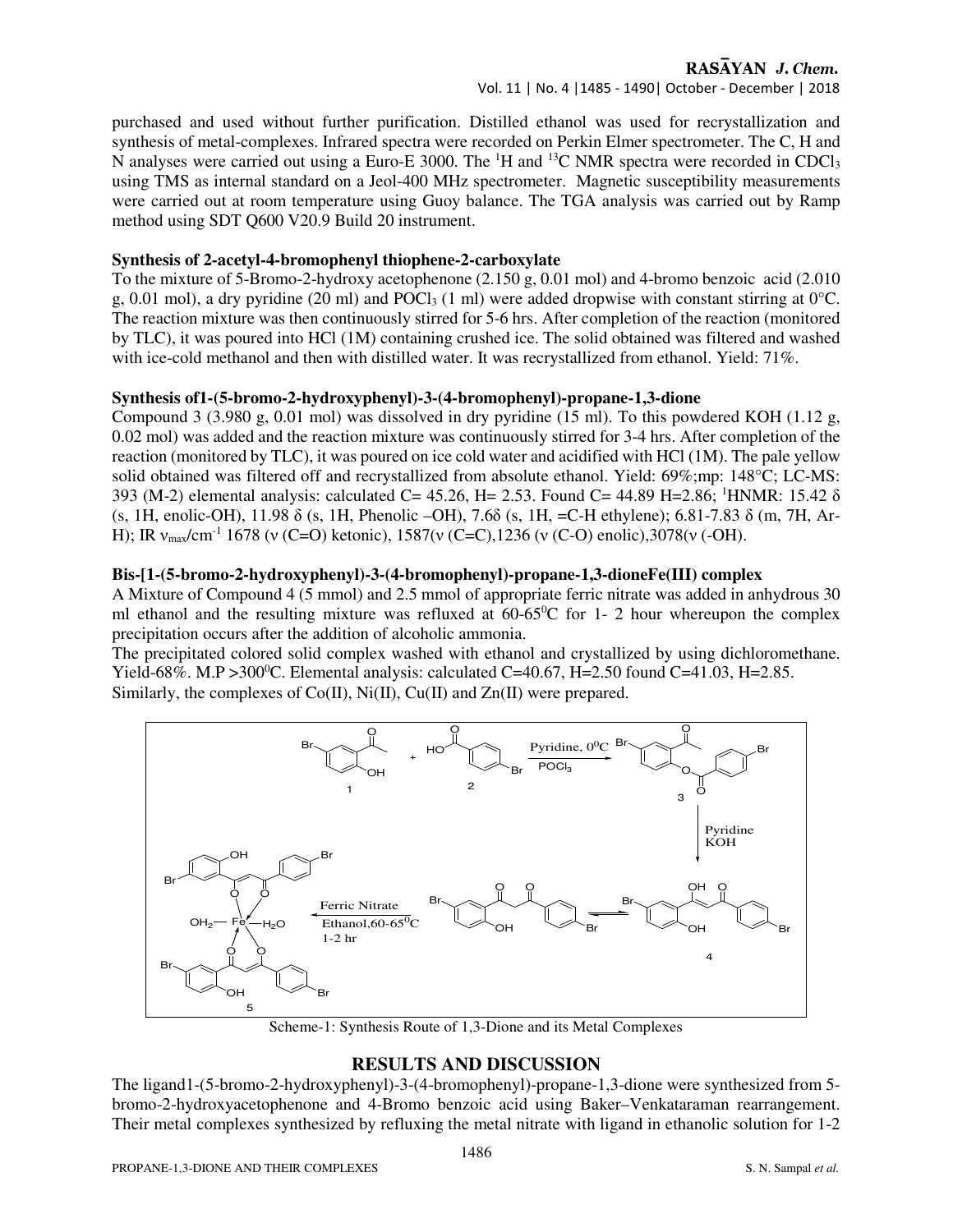#### RASAYAN J. Chem.

Vol. 11 | No. 4 |1485 - 1490| October - December | 2018

hr. all metal complexes were in the solid state and highly soluble in dimethyl sulfoxide and dimethyl formamide. The ligand was soluble in all organic solvents. The results of elemental analysis confirmed stoichiometry of ligand to metal is 2:1 for all metal complexes. The study of TGA confirms two water molecules coordinated in the metal complexes which reveal octahedral geometry. The Spectral analysis data shows the confirmation of 1,3-dione and its metal complexes.

#### **Molar Conductance and Magnetic Susceptibility**

The molar conductance  $(\Lambda_M)$  values were obtained in mhos cm<sup>2</sup> mol<sup>-1</sup>at room temperature using DMSO as a solvent and results are recorded in Table-1. The Metal complexes showed their molar conductance values in the ranges  $55-79 \Omega$ <sup>-1</sup> cm<sup>2</sup> mol<sup>-1</sup>indicating their non-electrolytic nature<sup>16</sup>. All metal complexes were paramagnetic in nature except Zn-complex which showed diamagnetic in nature due to non-availability of unpaired electrons.

#### **IR Spectra**

The characteristic infrared spectral data of ligand (L) and their metal complexes are reported in Table-2. The carbonyl group ( $\geq C=O$ ) of ligand (L) showed stretching frequency at 1678 cm<sup>-1</sup>. The appearance of frequency at 1585 cm<sup>-1</sup>is due to (-C=C-) double bond and the bond (C-O) appeared at 1249 cm<sup>-1</sup>. The metal complexes show IR frequency of carbonyl group ( $\Sigma$ C=O) at 1637-1676 cm<sup>-1</sup>which were lower than IR frequency of ligand (L)  $1678 \text{ cm}^{-1}$ . This lowering stretching frequency indicates that the ligand (L) coordinated with the transition metal ion<sup>17</sup>. In addition new band at 503-528 cm<sup>-1</sup>wasobserved due to metal– oxygen (M-O) bond vibrations in metal complexes which were absent in ligand<sup>18</sup>. This confirms of metals ion coordinate with ligand via oxygen.

| Compound   | M.W    | M.P.<br>$^{\circ}$ <sup>0</sup> C) | Color        | $\mu_{eff}(B)$<br>M) | Molar<br>conductance ohm<br>$1$ cm <sup>2</sup> mol <sup>-1</sup> | Elemental Analysis<br>Calculated (found) |        |
|------------|--------|------------------------------------|--------------|----------------------|-------------------------------------------------------------------|------------------------------------------|--------|
|            |        |                                    |              |                      |                                                                   | $\%$ C                                   | $\%$ H |
| Ligand     | 398.05 | 148                                | Yellow       |                      |                                                                   | 45.26                                    | 2.53   |
|            |        |                                    |              |                      |                                                                   | (44.95)                                  | (2.41) |
| Fe-Complex | 885.95 | >300                               | <b>Brown</b> | 5.71                 | 55                                                                | 40.67                                    | 2.50   |
|            |        |                                    |              |                      |                                                                   | (40.79)                                  | (2.53) |
| Co-Complex | 889.04 | >300                               | Yellow       | 3.54                 | 79                                                                | 40.53                                    | 2.49   |
|            |        |                                    |              |                      |                                                                   | (40.48)                                  | (2.51) |
| Ni-Complex | 888.80 | >300                               | Green        | 2.84                 | 58                                                                | 40.54                                    | 2.49   |
|            |        |                                    | Yellow       |                      |                                                                   | (40.68)                                  | (2.50) |
| Cu-Complex | 893.65 | >300                               | Green        | 1.41                 | 56                                                                | 40.32                                    | 2.48   |
|            |        |                                    | Yellow       |                      |                                                                   | (40.38)                                  | (2.44) |
| Zn-Complex | 895.50 | >300                               | Pale         | Dia                  | 63                                                                | 40.24                                    | 2.48   |
|            |        |                                    | Yellow       |                      |                                                                   | (40.56)                                  | (2.69) |

Table-1: Physical, Analytical Data of 1,3-Dione and its Complexes

|  | Table-2: IR studies of Complexes |  |
|--|----------------------------------|--|
|  |                                  |  |

| Compound         | IR Frequency (Wavenumber) |         |         |      |         |  |
|------------------|---------------------------|---------|---------|------|---------|--|
|                  | $(C=O)$                   | $(C=C)$ | $(C-O)$ | (OH) | $(M-O)$ |  |
| Ligand           | 1678                      | 1587    | 1236    | 3078 |         |  |
| Fe(III)Complex   | 1676                      | 1585    | 1251    | 3088 | 503     |  |
| $Co(II)$ Complex | 1638                      | 1585    | 1255    | 3072 | 528     |  |
| $Ni(II)$ Complex | 1637                      | 1583    | 1242    | 3074 | 528     |  |
| $Cu(II)$ Complex | 1676                      | 1579    | 1246    | 3116 | 526     |  |
| $Zn(II)$ Complex | 1637                      | 1587    | 1253    | 3074 | 528     |  |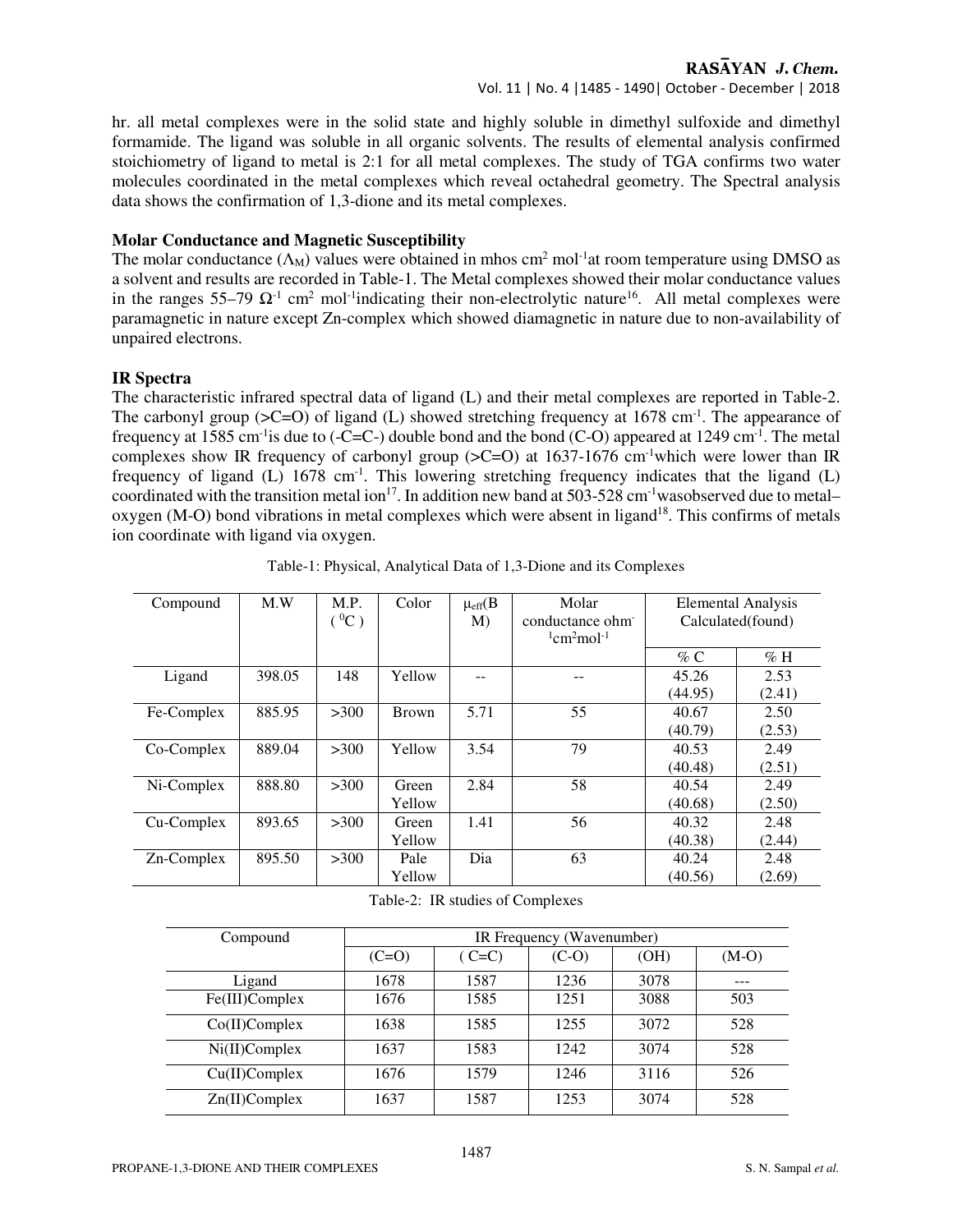# **<sup>1</sup>H NMR and <sup>13</sup>C NMR Spectra**

The <sup>1</sup>H NMR spectral data of the 1-(5-bromo-2-hydroxyphenyl)-3-(4-bromophenyl)-propane-1,3-dione (L) shows singlet at  $\delta$  15.42 ppm due to an enolic proton, a singlet at  $\delta$  11.98 ppm due to phenolic proton adjacent to the carbonyl group which confirms the formation of 1,3-dione.

In the <sup>13</sup>C NMR, the peak appeared at  $\delta$  194.55 ppm corresponds to carbonyl carbon (C=O) and enolic carbon (C-O) at  $\delta$  177.20 ppm. The signal appearing at  $\delta$  92.30 ppm show methine linkage.



Fig.-1:<sup>1</sup>H NMR of the 1-(5-bromo-2-hydroxyphenyl)-3-(4-bromophenyl)-propane-1,3-dione

#### **Powder XRD Studies**

The powder XRD of the some selected metal complexes provides structural information. The study of the XRD was performed with Cu as anode material, K-alpha  $\left[\hat{A}\right] = 1.540598$  and the generator settings 30 mA, 40 KV in the range 10<sup>0</sup>-80<sup>0</sup>. The high-intensity peaks of the diffraction pattern were indexed and analyzed by the Powder-X software. The XRD pattern of L-Co & L-Ni complex shows a monoclinic crystal system. The average crystallite size for L-Co & L-Ni complexes were found to be 9.3134 nm & 11.4974 nm respectively and it was calculated using Debye Scherrer's formula *D = 0.9 λ/β.cosθ* where θ is the Bragg diffraction angle and β is the full width at half maximum (FWHM)<sup>19</sup>.

The value of unit cell dimension of Co(II)complex were a = 14.51A°, b =8.21 A°, c = 13.55 A° and  $\alpha = 90^\circ$ ,  $\beta = 90^0$ ,  $\gamma = 120^0$ . Also, the value of unit cell dimension of Ni(II) complex were a = 7.42 A°, b = 10.11 A°, c = 18.26 A° and  $\alpha = 92^0$ ,  $\beta = 91^0$ ,  $\gamma = 120^0$ .

#### **Thermo Gravimetric Study of Metal Complexes**

Thermal gravimetric studies of selected metal complexes were carried out at a heating rate of  $10^{\circ}$ C min<sup>-1</sup> under nitrogen atmosphere over the temperature range  $25-1000$  °C. Thermogravimetric analysis of Co(II) complex showed some loss of weight between  $193.81^{\circ}$ C and  $265.44^{\circ}$ C indicating that surface and coordinated water molecules are present in the complexes<sup>20-21</sup>. A sudden weight  $loss(35.61%)$  from 265.44°C to 410.72°C was due to the loss of one phenyl ring with two hydroxy and one carbonyl group. Further, the weight loss (42.88%) from 410.72°C to 599.37°C corresponds to the decomposition of two phenyl ring and a propane-1, 3-dione moiety. On further heating above 599.37°C the weight remained constant corresponding to the formation of cobalt oxide.

Thermogravimetric studies of Ni(II) complex showed some loss of weight between 94.46°C and 212.16°C indicating that surface and coordinated water molecules are present in the complexes. A sudden major weight loss(56.54%) from 212.16°C to 413.46°C was due to the loss of one phenyl ring with two hydroxyl and one carbonyl group. Further, the weight loss from 413.46°C to 521.26°C corresponds to the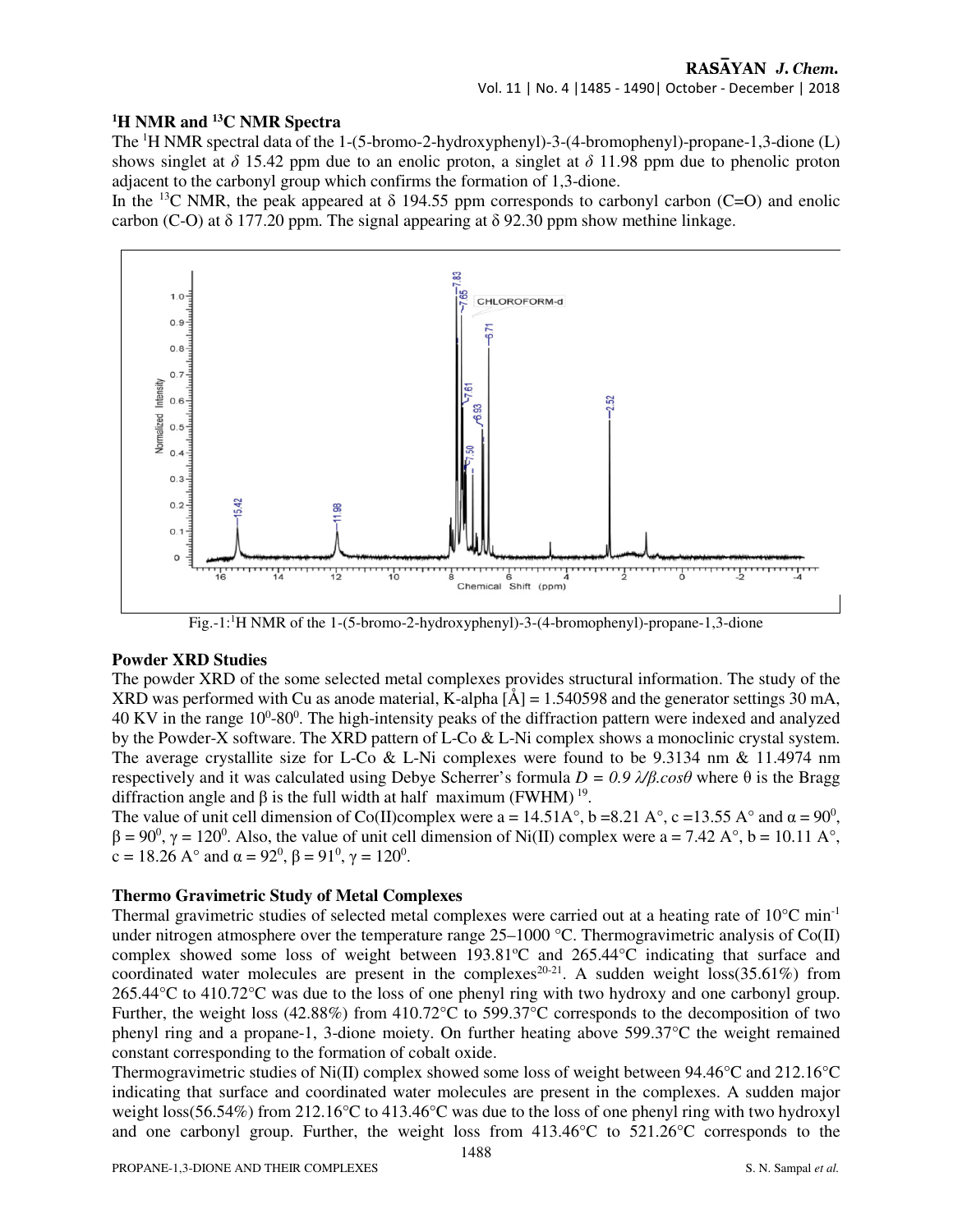decomposition of two phenyl ring and a propane-1, 3-dione moiety. On further heating up to  $600^{\circ}$ Cno change was observed due to of zinc oxide. The thermal stability properties evaluated by TG methods revealed good stability for the synthesized metal complexes.

#### **Antimicrobial Activities**

The antimicrobial activity of ligand and its complexes carried out by Resazurin method which is developed by Drummond and Weigh in 2000<sup>22</sup>. This method is simple, sensitive, rapid, reliable and achieves more accurate minimum inhibitory concentration (MIC). Resazurin acts as an indicator and it is prepared by dissolving 270 mg tablet in 40 ml of sterile distilled water. The microbial growth detected by very small volumes of solution in microtitre plates without the use of a spectrophotometer. Isosensitest medium was used for this assay<sup>23</sup>. The color changes from purple to pink or colorless were recorded as positive. MIC values taken as color change occurred at the lowest concentration. The average of three values of MIC for the test material and bacterial strain has been considered.

| Table-3: MIC (µg/ml) Values Determination. |                        |                 |               |              |                     |              |  |
|--------------------------------------------|------------------------|-----------------|---------------|--------------|---------------------|--------------|--|
| Compounds                                  | Antibacterial activity |                 |               |              | Antifungal activity |              |  |
|                                            | Gram-positive          |                 | Gram-negative |              |                     |              |  |
|                                            | B.subtilus             | <i>S.aureus</i> | E.coli        | P.aerugenosa | C.albicans          | S.cerevisiae |  |
|                                            | < 50                   | < 50            | 100           | 50           | 150                 | 150          |  |
| $(L)2$ - Fe                                | 100                    | < 50            | 100           | 100          | 150                 | 100          |  |
| $(L)2$ - Co                                | 100                    | < 50            | 50            | 50           | 150                 | 100          |  |
| $(L)2-Ni$                                  | 50                     | < 50            | 100           | 50           | 150                 | 100          |  |
| $(L)_{2}$ -Cu                              | 50                     | < 50            | 100           | 50           | 100                 | 50           |  |
| $(L)2$ -Zn                                 | 100                    | < 50            | 100           | 100          | 100                 | 50           |  |
| Tetracycline                               | 2                      |                 | 4             |              |                     |              |  |
| Amphotericin B                             |                        |                 |               |              | 1.25                | 1.25         |  |

# Table-3: MIC (µg/ml) Values Determination.

#### **CONCLUSION**

In the present work, we have synthesized the new ligand (L) and its metal complexes by a conventional method. Spectral data confirmed the synthesis of ligand and its complexes. The metal complexes were soluble in DMSO and DMF. XRD study of both  $(L)<sub>2</sub>$ -Co &  $(L)<sub>2</sub>$ -Ni complexes showed a monoclinic crystal system. TGA study revealed high thermal stability of metal complexes. Water molecules also coordinated in metal complexes. The antimicrobial activity results show that ligand and its transition metal complexes show considerable antimicrobial activities as compared to standard drugs

#### **ACKNOWLEDGMENT**

The authors acknowledge the financial assistance by UGC-SAP-DRS Scheme-I. One of the author S.N.Sampal is thankful to Principal Kalikadevi Arts, Commerce & Science College, Shirur (ka) for providing the laboratory facility.

#### **REFERENCES**

- 1. (a)W. R. Cullen, E. Wickenheiser, *J. Organomet. Chem*., **370**, 141(1989), **DOI:** 10.1016/0022-328X (89)87281-X; (b) C. D. Rao, H. F. Rase, *Ind. Eng. Chem. Prod. Res. Dev*., **20**, 95(1981), **DOI:**  10.1021/i300001a010.
- 2. F. D. Lewis, A. M. Miller, D. G. Salvi, *Inorg.Chem*., **34**, 3173(1995), **DOI:**10.1021/ic00116a007.
- 3. O. Odunola, J. Woods, *Synth. React. Inorg. Met. Org. Chem*., **31**, 1297(2001), **DOI:** 10.1081/SIM-100106865.
- 4. P. Aho, R. Backstrom, E. Honkanen, I. Linden, E. Nissien, P. Pohto, PL Patent nr163044B1, (1994).
- 5. M .Miyamato, T. Murata, H. Yokotani, US Patent nr 3708504, (1973).
- 6. P. Aho, R. Backstrom, A. Koponen, T. Linden, K. Lonnberg, T. Lotta, A. Pippuri, P. Pohto, AU Patent nr 745338,(2002).
- 7. S. T. Heller, S. R. Natarajan, *Org.Lett*.,**8**, 2675(2006), **DOI:** 10.1021/ol060570p.